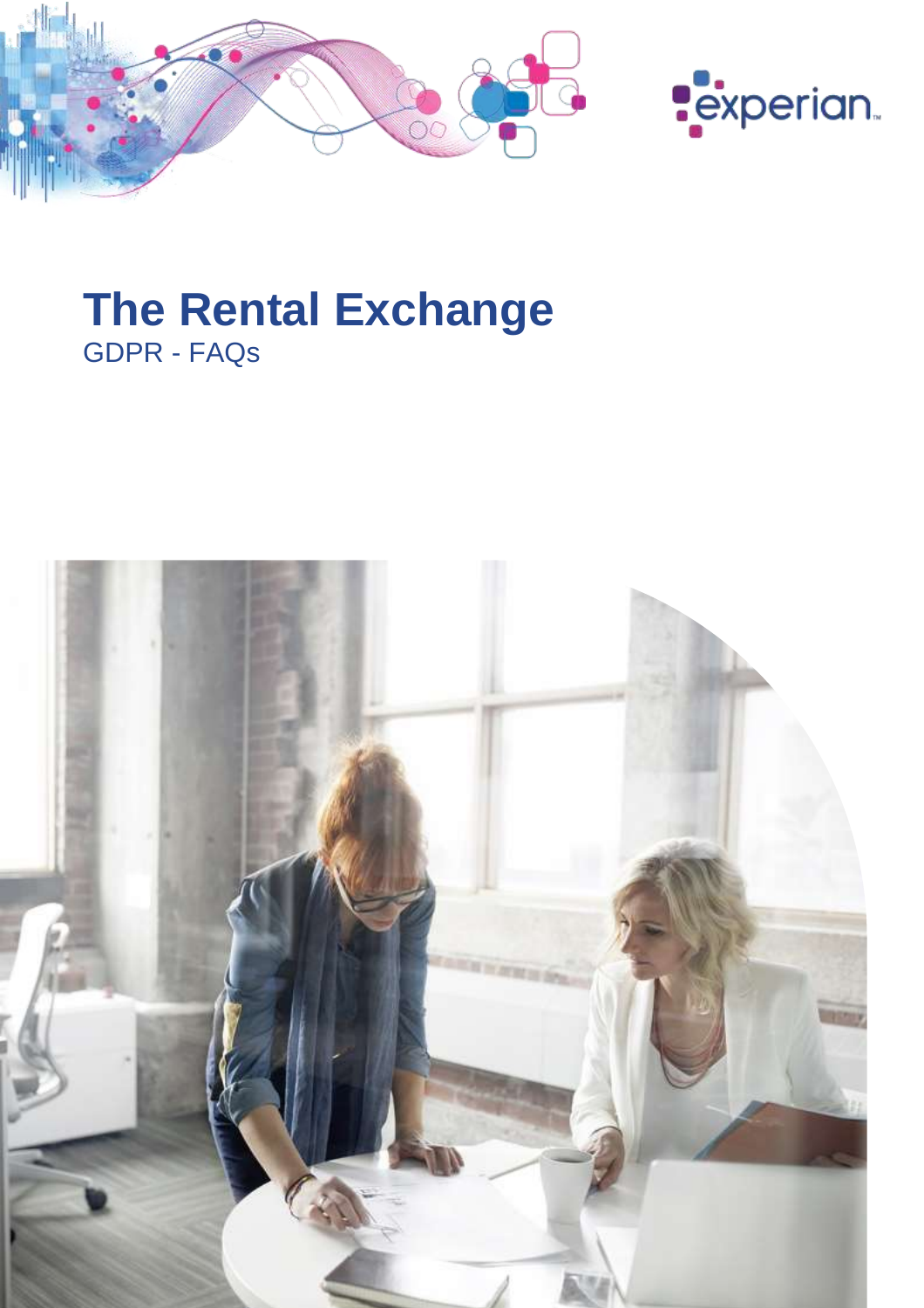With the General Data Protection Regulation ("GDPR") now in force we understand that as a partner of Experian, you are likely to have some questions around what Experian has done to prepare for GDPR. As such, we have produced a series of frequently asked questions which should cover some, if not all, of those questions.

## **Understanding Experian's approach to GDPR readiness Did Experian have a GDPR readiness programme and, if so, what was the outcome?**

Yes, Experian's GDPR readiness programme was well underway prior to the effective date of 25th May 2018. We are delighted to make available our GDPR FAQs [\(click here for link\).](https://www.experian.co.uk/gdpr/faqs.html) This provides assurance to clients and data suppliers on Experian's project status, and its general approach to GDPR readiness.

## **Rental data sharing specific FAQs**

#### **Has the Rental Exchange assessed its GDPR readiness?**

#### Yes.

Since its inception, good data protection has been a fundamental pillar shaping the Rental Exchange project's development. Big Issue Invest and Experian have worked openly with the ICO, and the ICO has had the opportunity to comment on data protection and privacy issues throughout the project's development.

Experian and the Big Issue Invest (BII) worked together to review the impact of GDPR. This collaborative approach focused on practical areas relevant to our project data partners. This included an assessment of the Legitimate Interests ground, and maintaining our understanding of the applicability of the Public Interests ground, as was assessed by our public sector providers. There have also been updates made to the project's standard template Fair Processing Notices.

#### **Did all processing that previously relied upon Legitimate Interests need to be revised to meet consent requirements under the GDPR?**

No.

The ICO has published an excellent blog post to deal with the myth that you must have consent if you want to process personal data under the GDPR**. "Consent is not the 'silver bullet for GDPR compliance'** – is accessible from the [ICO's website.](https://ico.org.uk/about-the-ico/news-and-events/news-and-blogs/2017/08/blog-consent-is-not-the-silver-bullet-for-gdpr-compliance/)

In the same way as under the Data Protection Act, the GDPR includes the same 6 processing grounds. Consent, Legitimate Interests, Public Interest, with the others, each remains as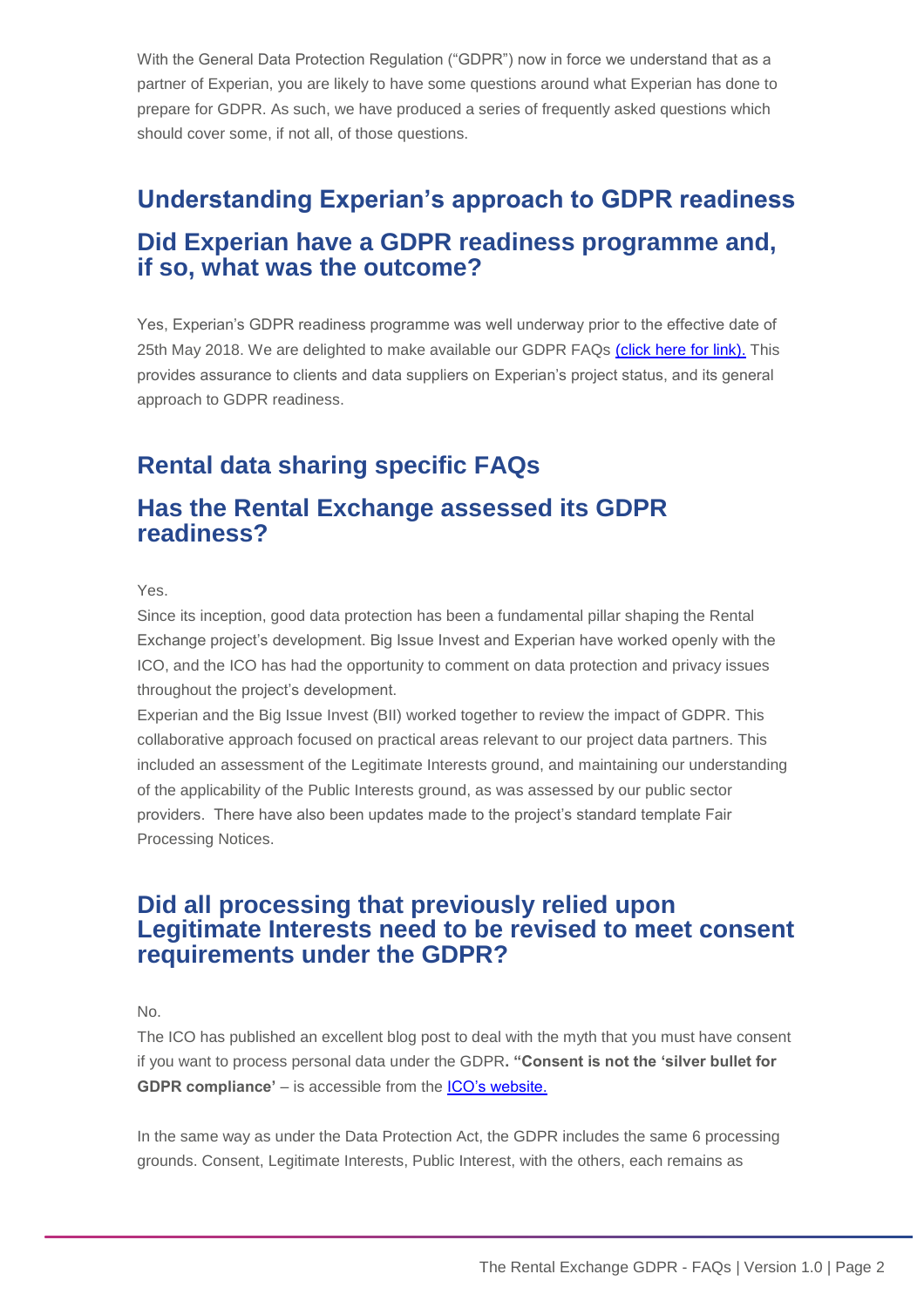equally valid as processing grounds that are available to enable fair personal data processing under GDPR.

The bedrock ground for Rental Exchange data sharing is Legitimate Interests, (with Public Interest open to public sector authorities where applicable). This reliance on Legitimate Interests is consistent with the approach taken for Rental Exchange from the start: <http://www.experian.co.uk/assets/rental-exchange/rental-exchange-data-protection.pdf>

GDPR clarifies that the Public Interest ground will be available to those public authorities who are data sharing as necessary in performance of a public interest task. Consistent with positions taken after past discussions with the ICO, consent will not be required.

This has been a carefully reviewed position. Consent applied appropriately is not appropriate for Rental Exchange given its risk to maintenance of complete and accurate credit reference records. The ICO's position on appropriate use of Legitimate Interests in relation to credit reports is longstanding, and further information on this can be found here:

<https://ico.org.uk/media/for-organisations/documents/1611/credit-agreements-data-sharing.pdf>

### **What kinds of things have been considered when reviewing the Rental Exchange Legitimate Interests balance for GDPR compliance?**

The Legitimate Interests balance, for the storage and use of rental data by Experian, has been carefully considered and constructed from the start of the Rental Exchange project. It will, of course, be for each landlord to control its own data processing assessments. In Experian's assessment, many of the balances and consumer protections embedded into its framework from concept will continue to hold true post-GDPR. For example:

- **Fair notice to tenants of the project and the data sharing involved.** As included in Experian's Data Protection considerations document: For sharing of rental payment data into the Rental Exchange to be considered fair to tenants, clear and comprehensive information about the purpose of the data sharing must be given to the tenants by housing providers This continues to be a requirement of the Rental Exchange post GDPR. [http://www.experian.co.uk/assets/rental-exchange/rental-exchange-data-protection.pdf.](http://www.experian.co.uk/assets/rental-exchange/rental-exchange-data-protection.pdf) Part of Big Issue Invest and Experian's collaborative approach was to review the standard Fair Processing Notices (FPN), and update these for GDPR compliance.
- **Tenant Choice and Control:** The ICO has recognised that despite the use of the 'legitimate interests' ground, if a tenant new to the Rental Exchange scheme does not want their data to be shared though the Rental Exchange (having weighed up the benefits), there will be a 28-day window made available (should landlords choose to adopt this), and objections received by Experian within this window will be respected. This protection is recognised to enhance data subject control over their data and enhances the general fairness of the project, and continues to apply post GDPR.